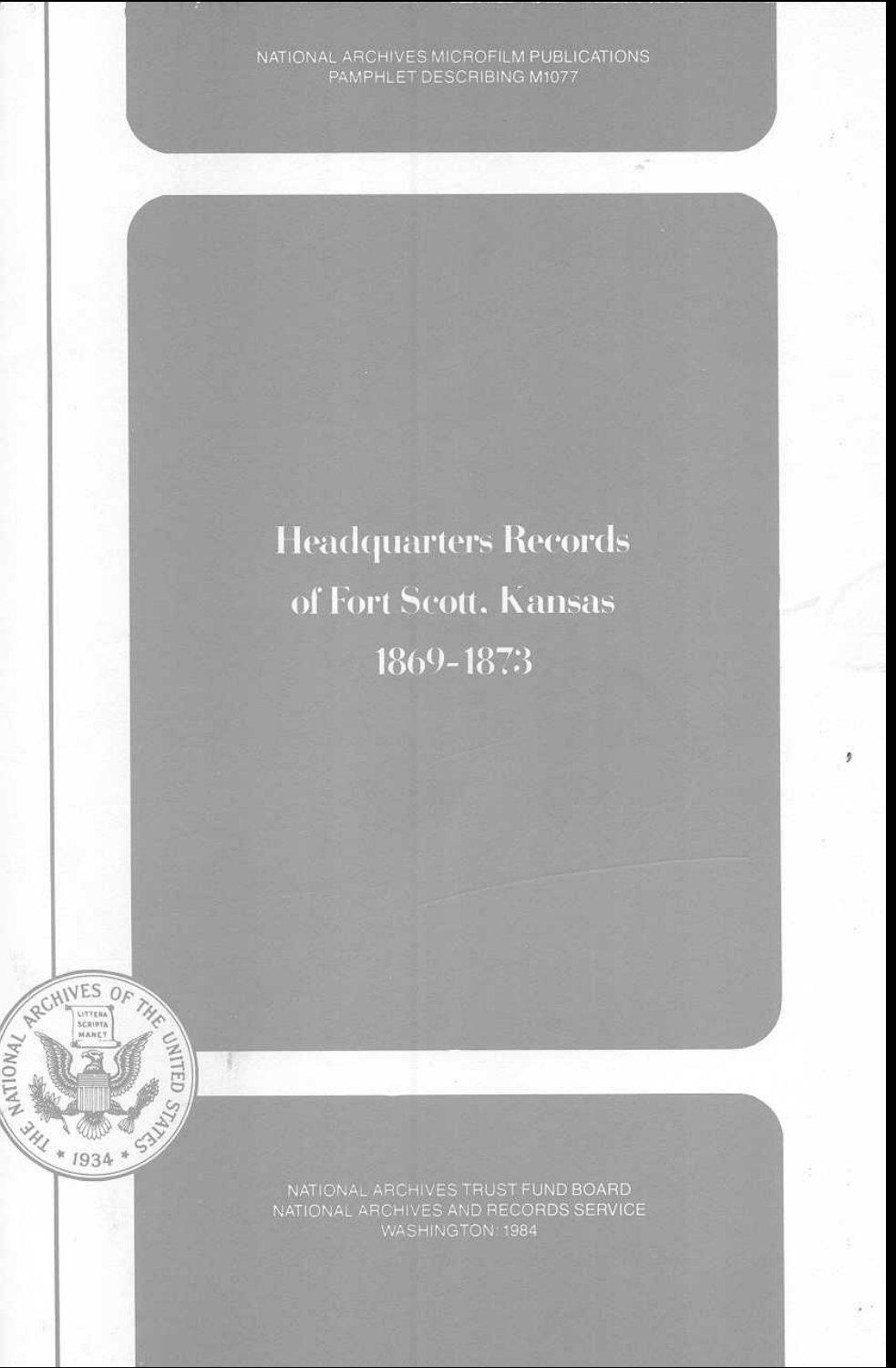The records reproduced in the microfilm publication are from Records of U.S. Army Continental Commands 1821-1920

Record Group 393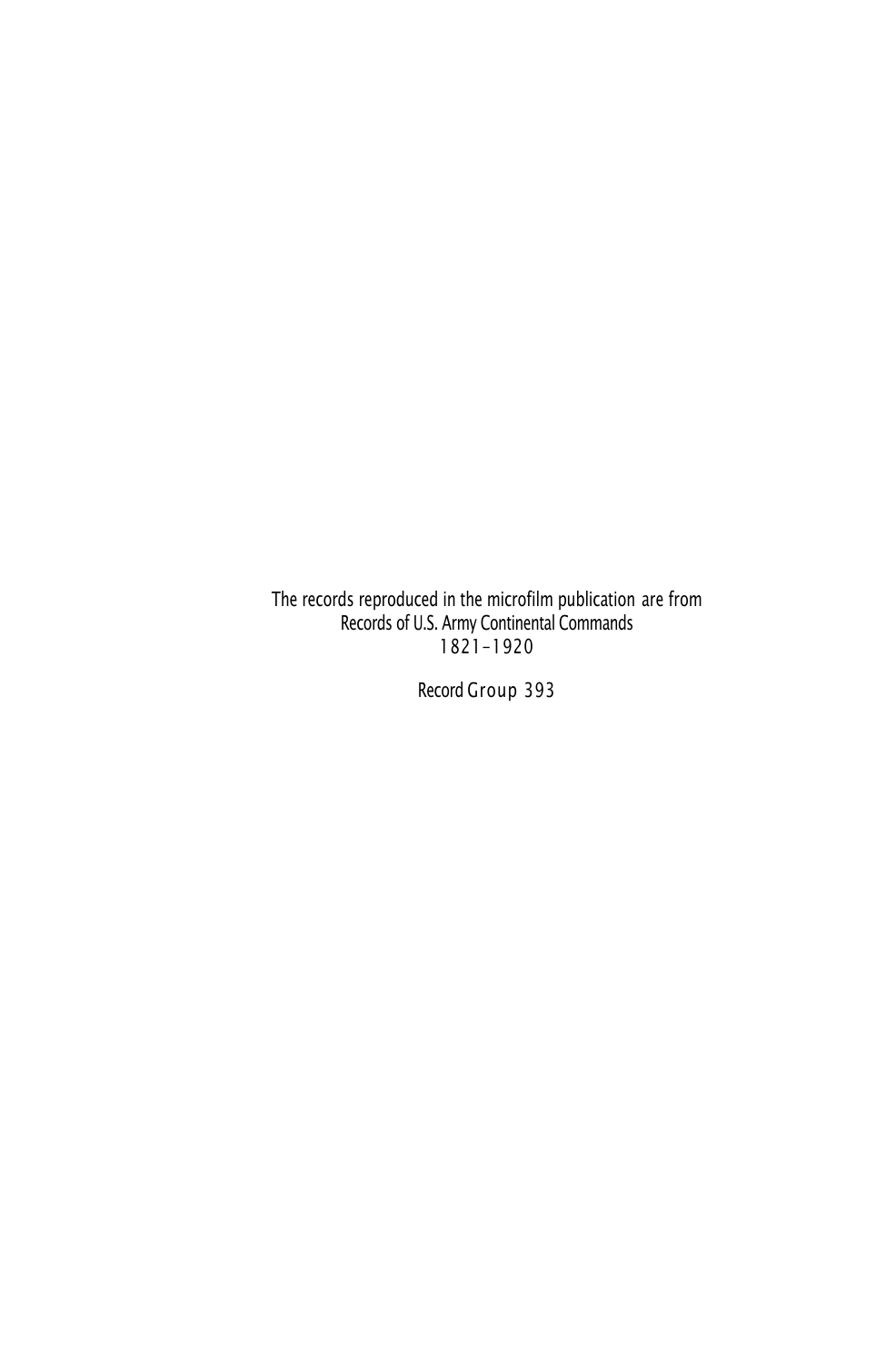#### Headquarters Records of Fort Scott, Kansas 1869-1873

Headquarters records of Fort Scott, Kans., 1869-73, are reproduced on the two rolls of this microfilm publication. The records are part of Records of U.S. Army Continental Commands, 1821-1920, Record Group (PG) 393, and consist of letters sent, endorsements sent, a register of letters received, letters received, and general and special orders.

### History

This post, the site of which is now within the limits of the city of Fort Scott, Kans., was established on May 30, 1842, to protect the frontier against Indians. Fort Scott was named after Maj. Gen. Winfield Scott and served as an intermediate post on the military road from Fort Leavenworth to Fort Gibson. It was abandoned on April 22, 1853, in accordance with Orders No. 9, Headquarters Department of the West, dated March 30, 1853.

The post was formally reestablished on January 16, 1863, by War Department General Orders No. 14 of the same date; however, troops had been stationed there as early as June 1858. After serving as a military supply depot, it was abandoned for a second time in October 1865, in compliance with written instructions to Capt. Nathaniel Vose, post commander, from Headquarters District of Kansas, October 17, 1865.

With troops already serving there in September 1869, Fort Scott was reestablished again in January 1870 as an independent post named "South Eastern Kansas," pursuant to a communication from Headquarters Department of the Missouri, January 14, 1870, to Maj. James P. Roy, "Comdg Troops in South Eastern Kansas. " The post's new mission was to provide military protection to the Missouri River, Fort Scott, and Gulf Rail Road against hostile white settlers of the area. The units making up the command although headquartered at Fort Scott, were mostly strung out in camps along the route of the railroad at such places as Columbus, Limestone, and Drywood Creek, Kans. The post was abandoned for the third and final time on April 16, 1873, in compliance with Special Orders No. 49, Headquarters Department of the Missouri, April 6, 1873, which transferred the garrison to Fort Gibson, Indian Territory.

After the final abandonment of Fort Scott, its records for the period 1869-73 were sent to the Adjutant General's Office (AGO) in Washington, D.C. Clerks in that office numbered the bound records. The number assigned to each volume by the AGO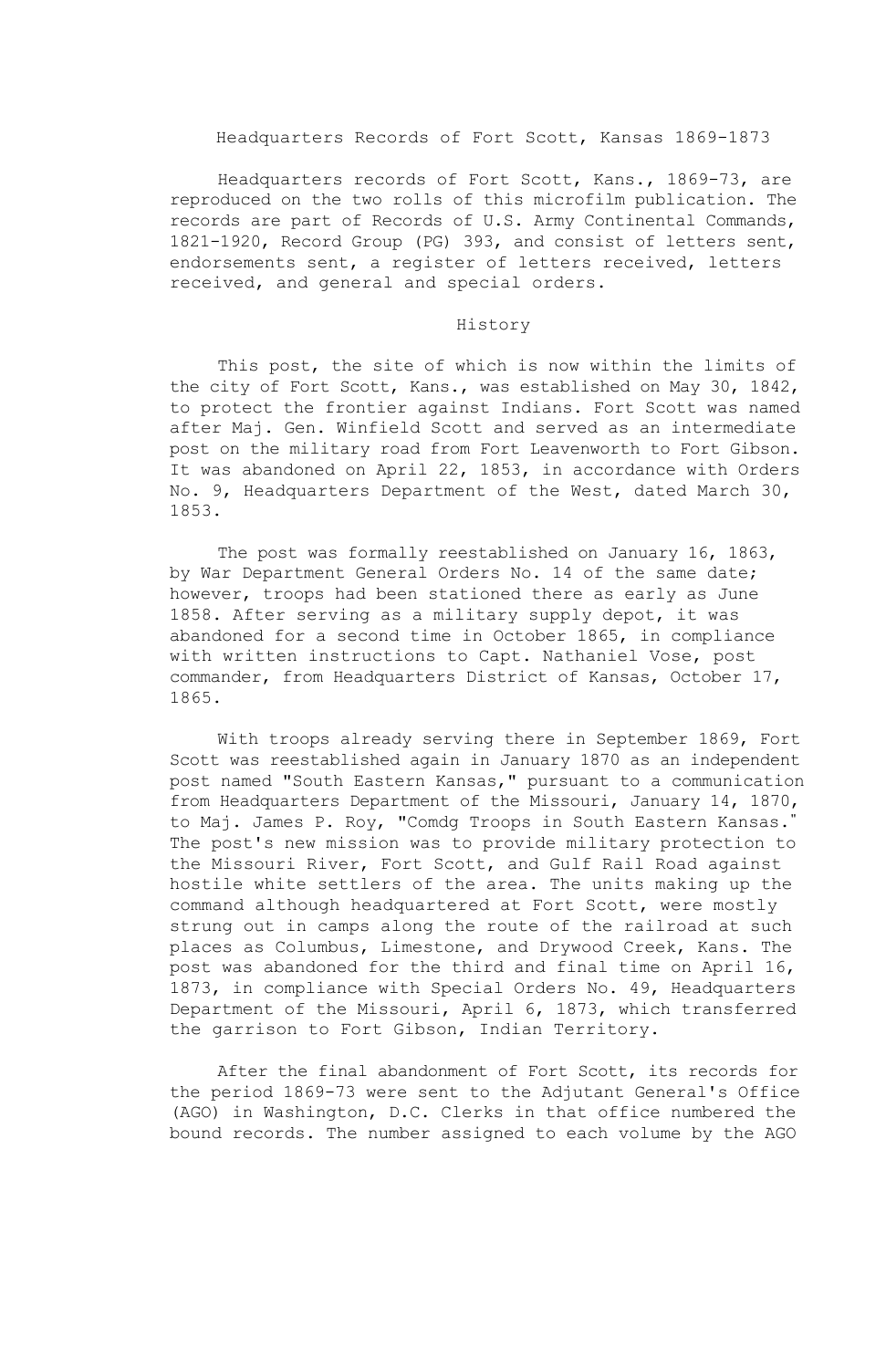appears in brackets in the table of contents of this publication. These numbers are useful as a more precise method of identifying the volumes. All of the records reproduced in this publication were created during the period 1869-73.

### Series Listing and Remarks

#### Letters Sent

The two volumes of letters sent cover the period from September 30, 1869, to April 16, 1873. The letters copied in these volumes were dispatched mainly by the commanding officer and the post adjutant of Fort Scott; a few were sent by the acting assistant quartermaster and the post treasurer, the post adjutant in his capacity as "Mustering Officer" and "Act[in] g. Sig[nal] Officer," and the recorder of a post council of administration.

The letters are arranged in generally chronological order. Letters dated 1869, most of those for 1870, and few for 1871, are numbered in sequence for each year; the letters for 1872-73 are unnumbered. Notes in the volume margins, adjacent to the texts of a few letters, show officers or titles of offices to whom copies of the letters were sent in addition to the addressees. National Archives and Records Service (NARS) staff members have prepared and filmed on roll 1 of this publication a typewritten name and title index to the two volumes of letters sent. A number usually follows a name or title in this index; the number refers to either the letter book page or the letter sent number. If neither the letter nor the page on which it is copied bears a number, the date of the communication is given after the name or title of the addressee.

## Register of Letters Received

Registering letters received was a 19th-century recordkeeping practice. In the single Fort Scott register of letters received reproduced in this publication, dated September 22, 1869-February 20, 1871, an entry for a letter may include the name, rank, military organization, staff office, or other affiliation of the writer; the date the letter was written; the place where it was written; the name or title of the addressee; a summary ("purport") of its contents; the date received at Fort Scott; and the manner of its disposition ( whether filed or forwarded). Page and/or document numbers and years of related letters sent, endorsements sent, or special orders issued, are also sometimes given, using the abbreviations "LB" for letters sent, "E.B." for endorsements sent, and "S.O." for special orders.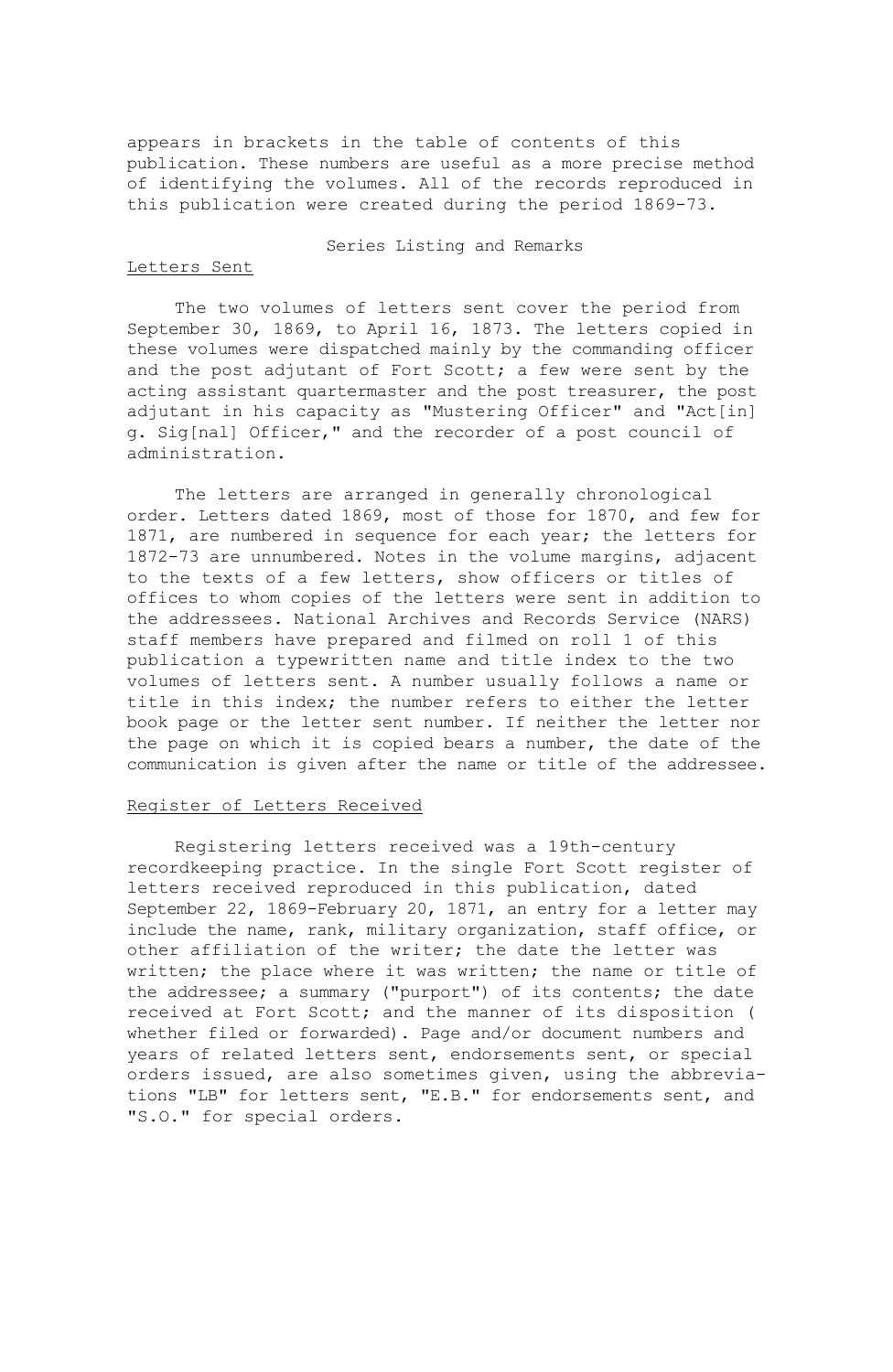The entries in the volume are arranged in generally chronological order by the dates letters were received. Thereunder, the entries are numbered consecutively from 1 to 61 for 1869, from 1 to 211 and from 112 to 212 for 1870 through December 8 (the repetition of numbers is the result of a clerical error), and are unnumbered for the remainder of December 1870 and for all of 1871. Not all the letters entered in the register are now among the headquarters records of Fort Scott. Some entries are annotated to show that the letters were forwarded to other officers or offices, including Fort Scott officers and department headquarters. Large asterisks in the register's left-hand page margins alongside certain entries indicate communications that have been identified as still present in the series of letters received.

#### Letters Received

The letters received at Fort Scott consist of a single, series of unbound communications, November 27, 1869-April 14, 1873. About half of the letters received for 1870 are registered in the register of letters received described earlier; the remaining communications for 1870 and those for 1869 and 1871-73 are unregistered. The principal addressees are the adjutant and the commander of the troops headquartered at the fort; a few letters are addressed to the acting assistant quartermaster and other post staff officers.

The largest category of letters in this series are those received from company, troop, and detachment commanders and other regular officers reporting to Fort Scott headquarters from the various camps of the dispersed command. Letters were also received from the post's acting assistant quartermaster, the several acting assistant surgeons stationed with the forces in the field, Department of the Missouri headquarters and staff offices, other Army officers, railroad officials and other civilians, and enlisted men. Additional incoming communications include original (mailed) copies of telegrams received from department headquarters, copies and an extract of a few special orders issued at other posts, officers' reports of disability, a few letters sent by the commanding officer and post adjutant at Fort Scott to department headquarters and other addressees and returned by endorsement, and copies of correspondence between department headquarters and third parties furnished the commander of Fort Scott for his information.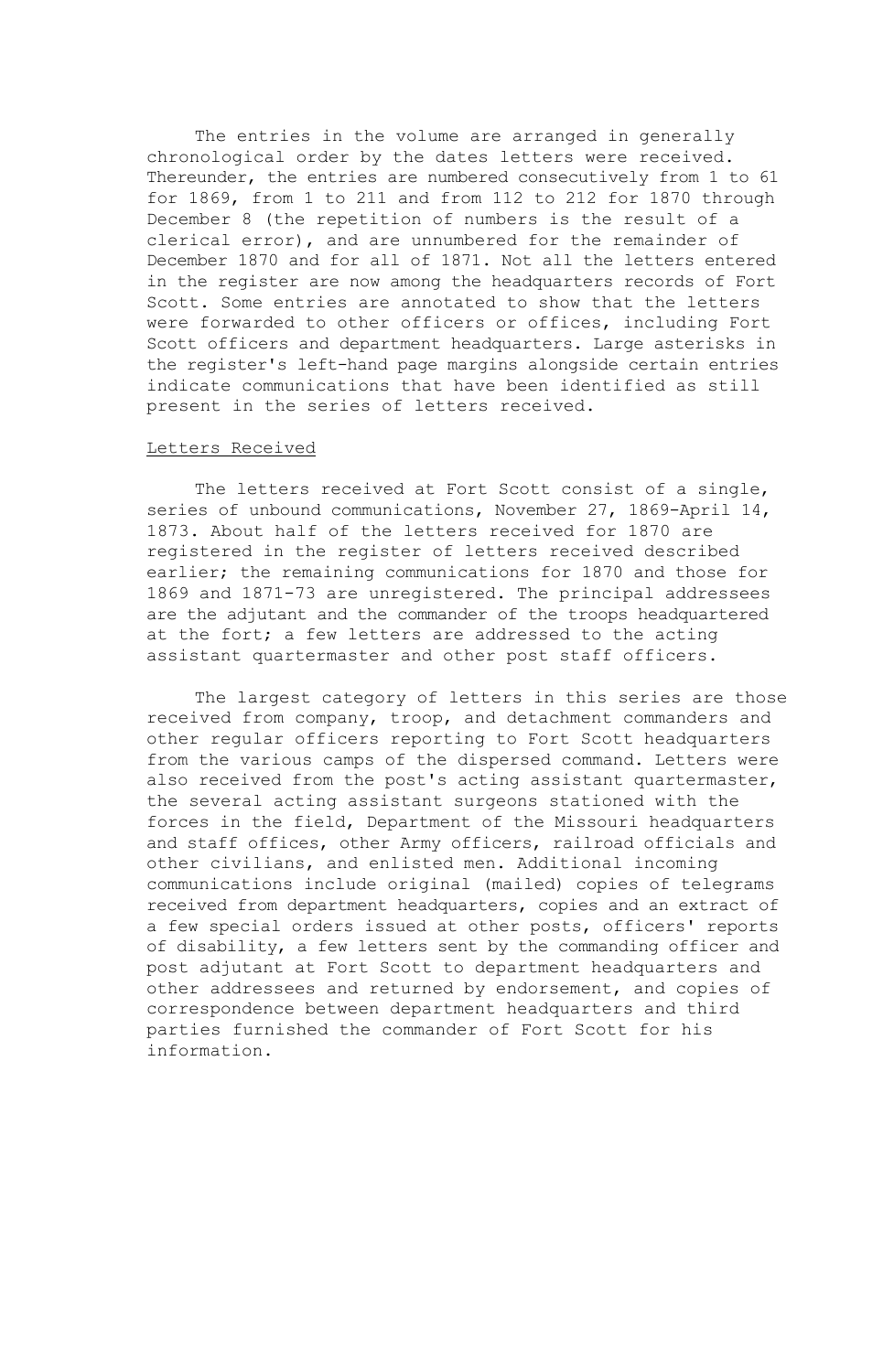Subjects include requests of officers for leaves of absence, the detail and relief of enlisted men in the quartermaster's department, examination of recruits by medical officers, instruction of soldiers in military signals, and troop movements. Specific events discussed in the letters include removal of white settlers from a Miami Indian reservation and the "riotous conduct" of certain troops of the command at Chetopa, Kans., in October 1870.

The communications received at Fort Scott during the period 1869-73 are arranged chronologically by year and thereunder roughly in chronological order by the dates of the individual documents. There is no correspondence for the periods April 24-July 5, 1870; January 4-May 28, 1871; and December 29-March 31, 1872. A few smaller gaps in the series also exist. For 1870, registered letters bearing file citations, such as "L.R.P. 20 \$\$ 9 S.E.K. 70" (i.e., letters received register p. 20, letter No. 9, South Eastern Kansas, 1870), are interspersed with unregistered letters. Most of the communications in this series are endorsed with the date received at Fort Scott. Enclosures, such as weekly and monthly company returns, descriptive lists of enlisted men, and charges and specifications, are seldom present.

#### Endorsements Sent

According to another recordkeeping practice of the day, there was kept at Fort Scott a series of volumes known as endorsement books. Frequently, instead of writing a separate letter, the commanding officer, or post adjutant wrote a reply or forwarding statement on an incoming communication and either returned it to the sender or forwarded it to another office or person involved in the matter. These replies or endorsements were copied into books, usually with summary descriptions of the incoming communications. Each description may contain such information as the type of communication received; the date it was written or prepared; the date it was received; the name, rank or title, and/or organization of the writer; and the subject matter of the communication. Sometimes the texts of existing endorsements written on incoming communications were also copied in the endorsement books. Sometimes there are abbreviated references to the letters received or to the number of an earlier, related Fort Scott endorsement (such as "See E. B." plus page and endorsement number in the endorsement book) . A few entries in endorsement book volume 2 [5] are memorandums giving the names of enlisted men granted furloughs.

The Fort Scott endorsements copied into the two volumes reproduced in this publication are dated September [23], 1869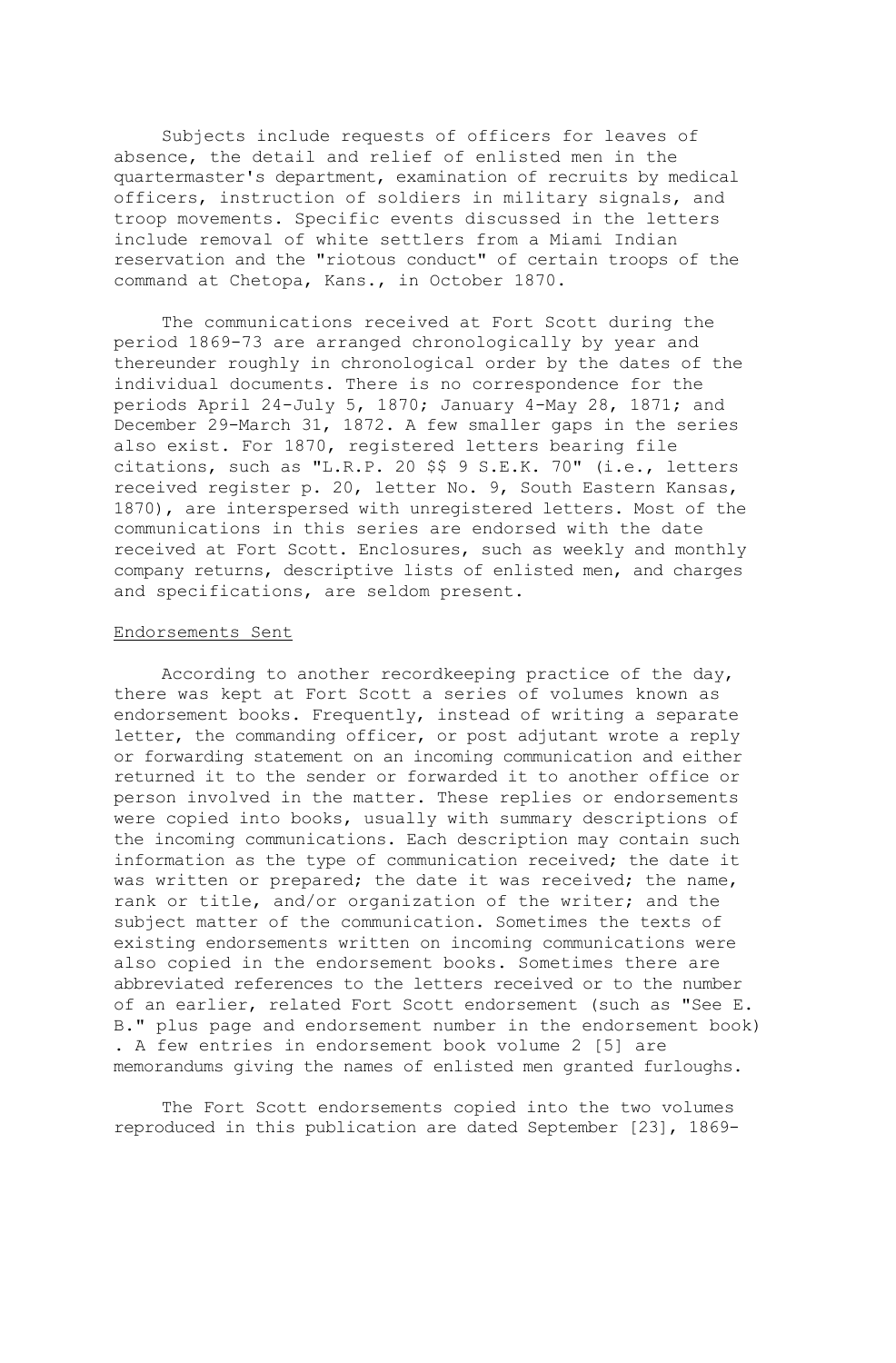April 14, 1873. The volumes are arranged in generally chronological order by the dates of the endorsement; the endorsements are numbered consecutively in yearly sequences.

#### General Orders

Among the issuances of Fort Scott is a volume containing fair copies of general orders, September 9, 1869-March 3, 1873. General orders were issued to the entire command to announce instructions and to disseminate information of general concern, such as the assumption and relinquishment of command of the post by various officers; inspection and muster of the troops of the command; the appointment and relief of regular officers to serve as post adjutant, post treasurer, acting commissary of subsistence, and acting assistant quartermaster; the holding of drills; the proceedings of garrison courtsmartial; the convening of post councils of administration; and reports to be made by officers. There are often marginal notations on the pages of the volume adjacent to specific orders, which identify by name or title the post, departmental, or other officer or officers to whom copies of the orders were furnished. The orders are arranged chronologically by year and thereunder numerically. A few unnumbered post circulars, similar to general orders in nature, are interspersed among the general orders.

#### Special Orders

Another kind of Fort Scott issuance reproduced in this publication is the special order, fair copies of which are contained in two volumes, dated September 9, 1869-April 16, 1873. Special orders conveyed instructions to individuals or small groups of individuals rather than to the entire command. Among other things, Fort Scott special orders assigned and relieved enlisted men to and from such special assignments as escorts, couriers, headquarters orderlies, and service in the various staff departments as teamsters, laborers, and hospital stewards; assigned officers as temporary commanders of companies or detachments of troops; provided for the stationing and movement of companies and other units of the command at or to various places; attached recruits and officers to particular companies or cavalry troops and medical officers to various camps and units; commanded the pursuit of deserters; convened boards of survey, councils of administration, and garrison courts-martial; granted leaves of absence to officers; transferred enlisted men to other posts; temporarily sent officers and enlisted men to other posts to attend courtmartial proceedings as witnesses or to conduct prisoners for trial or confinement; and directed various actions to be taken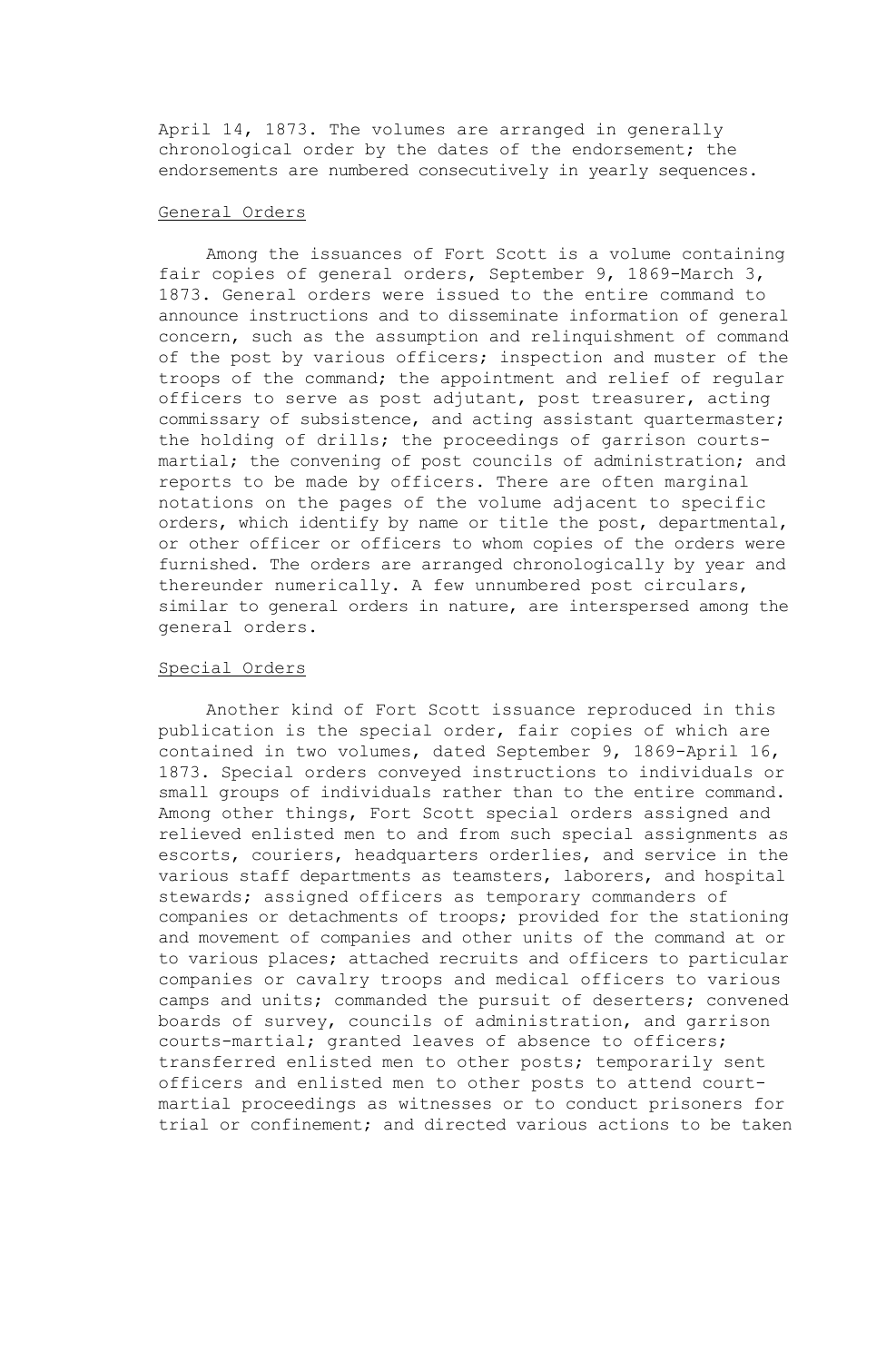by Fort Scott staff officers, including the purchase and issue to the troops of supplies, the furnishing of transportation and quarters to individual soldiers and groups of soldiers and the payment of enlisted men on " extra duty" in the quartermaster's department. There are usually marginal notations on the pages of the volumes adjacent to specific orders, which identify by name or title the officers and enlisted men to whom copies or extracts of the orders were issued or furnished. The special orders are arranged by year and thereuder numerically. On pages 17 and 22 of volume 1 [6] appear circulars numbered "1" and "2" respectively.

## Related Records and Publications

Other records of Fort Scott for the period 1869-73 in RG 393 include a volume containing fair copies of letters received by the post acting assistant quartermaster dated October 4, 1869-August 20, 1870. In Records of the Adjutant General's Office, 1780's-1917, RG 94, are monthly post returns of Fort Scott filed as returns for the post of "South Eastern Kansas," December 1869-March 1873. The returns are reproduced on roll 1206 of NABS Microfilm Publication M617, Returns From U. S. Military Posts, 1880-1916.

RG 393 contains headquarters records of Fort Scott during the Civil War, June 1862-October 1865. These include letters and telegrams sent, endorsements sent, registers of letters received, letters and telegrams received, and special orders.

Other records in the custody of NARS pertaining to Fort Scott include the Military Reservation Division's reservation file in RG 94 containing notes on the establishment, location, and garrisoning of the post from 1842 to 1871 based on cited official records and published works. A closely related series called the " Outline Index of Military Forts and Stations" contains similar information on Fort Scott and has been reproduced on roll 7 of NABS Microfilm Publication M661, Historical Information Relating to Military Posts and Other Installations ca. 1700-1900. The Quartermaster General's consolidated correspondence file in Records of the Office of the Quartermaster General, RG 92, contains letters, purchase proposals, abstracts of bids, statements of funds expended, plans, reports, lists and other records pertaining to the construction of buildings, employment of military and civilian personnel, purchase and sale of supplies and buildings, use of surplus lumber by freedmen and refugees, and other activities at Fort Scott from 1842 to 1869.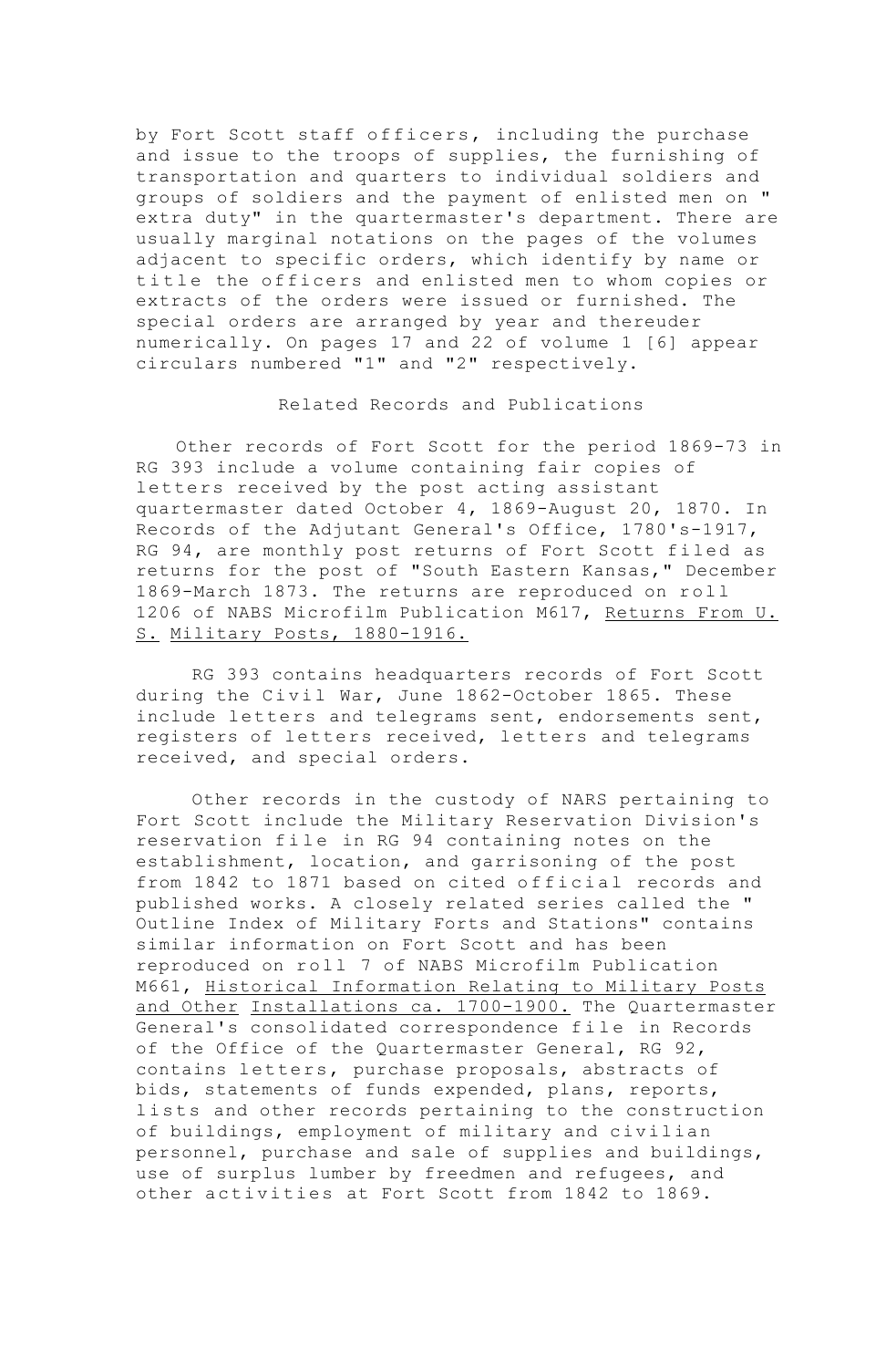For a detailed and well-documented published account of the pre- and post-establishment history of Fort Scott, from 1830 to 1853, see Louise Barry, "The Fort Leavenworth-Fort Gibson Military Road and the Founding of Fort Scott," in Kansas Historical Quarterly, 11:115-129 (May 1942).

This introduction was written by Howard H. Wehmann. Leroy Graham and Howard H. Wehmann compiled the index to the volumes of letters sent and Robert B. Matchette prepared the records for microfilming. Annis K. Olsen edited the introduction.